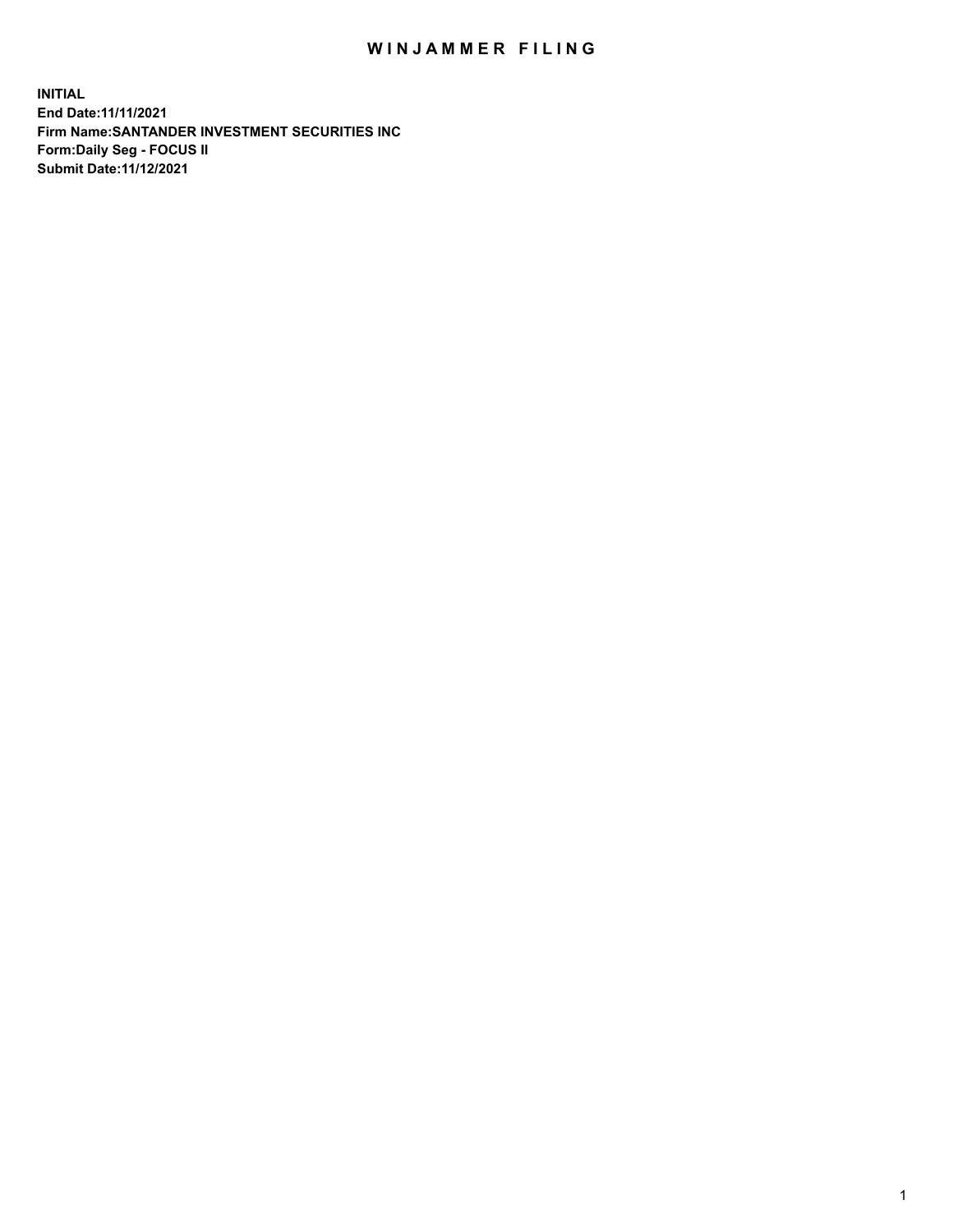**INITIAL End Date:11/11/2021 Firm Name:SANTANDER INVESTMENT SECURITIES INC Form:Daily Seg - FOCUS II Submit Date:11/12/2021 Daily Segregation - Cover Page**

Name of Company **SANTANDER INVESTMENT SECURITIES INC** Contact Name **Richard Ro** Contact Phone Number **(212) 350-3662** Contact Email Address **richard.ro@santander.us** FCM's Customer Segregated Funds Residual Interest Target (choose one): a. Minimum dollar amount: ; or **70,000,000** b. Minimum percentage of customer segregated funds required:% ; or **0** c. Dollar amount range between:and; or **0 0** d. Percentage range of customer segregated funds required between:% and%. **0 0** FCM's Customer Secured Amount Funds Residual Interest Target (choose one): a. Minimum dollar amount: ; or **0** b. Minimum percentage of customer secured funds required:% ; or **0** c. Dollar amount range between:and; or **0 0** d. Percentage range of customer secured funds required between:% and%. **0 0** FCM's Cleared Swaps Customer Collateral Residual Interest Target (choose one): a. Minimum dollar amount: ; or **0** b. Minimum percentage of cleared swaps customer collateral required:% ; or **0** c. Dollar amount range between:and; or **0 0** d. Percentage range of cleared swaps customer collateral required between:% and%. **0 0**

Attach supporting documents CH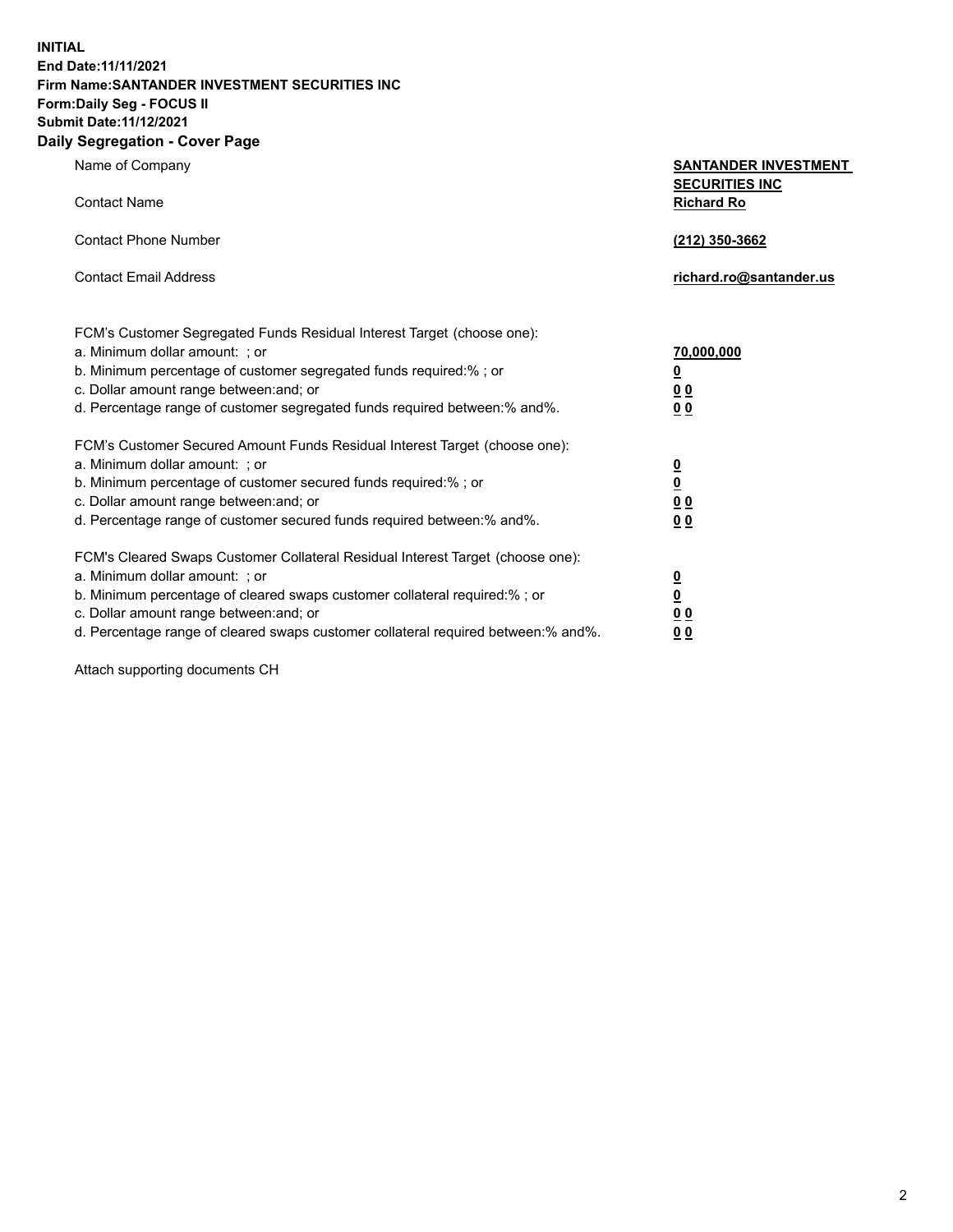## **INITIAL End Date:11/11/2021 Firm Name:SANTANDER INVESTMENT SECURITIES INC Form:Daily Seg - FOCUS II Submit Date:11/12/2021 Daily Segregation - Secured Amounts**

|     | Foreign Futures and Foreign Options Secured Amounts                                         |                   |
|-----|---------------------------------------------------------------------------------------------|-------------------|
|     | Amount required to be set aside pursuant to law, rule or regulation of a foreign            | $0$ [7305]        |
|     | government or a rule of a self-regulatory organization authorized thereunder                |                   |
| 1.  | Net ledger balance - Foreign Futures and Foreign Option Trading - All Customers             |                   |
|     | A. Cash                                                                                     | $0$ [7315]        |
|     | B. Securities (at market)                                                                   | $0$ [7317]        |
| 2.  | Net unrealized profit (loss) in open futures contracts traded on a foreign board of trade   | $0$ [7325]        |
| 3.  | Exchange traded options                                                                     |                   |
|     | a. Market value of open option contracts purchased on a foreign board of trade              | $0$ [7335]        |
|     | b. Market value of open contracts granted (sold) on a foreign board of trade                | $0$ [7337]        |
| 4.  | Net equity (deficit) (add lines 1. 2. and 3.)                                               | $0$ [7345]        |
| 5.  | Account liquidating to a deficit and account with a debit balances - gross amount           | $0$ [7351]        |
|     | Less: amount offset by customer owned securities                                            | 0 [7352] 0 [7354] |
| 6.  | Amount required to be set aside as the secured amount - Net Liquidating Equity              | $0$ [7355]        |
|     | Method (add lines 4 and 5)                                                                  |                   |
| 7.  | Greater of amount required to be set aside pursuant to foreign jurisdiction (above) or line | $0$ [7360]        |
|     | 6.                                                                                          |                   |
|     | FUNDS DEPOSITED IN SEPARATE REGULATION 30.7 ACCOUNTS                                        |                   |
| 1.  | Cash in banks                                                                               |                   |
|     | A. Banks located in the United States                                                       | $0$ [7500]        |
|     | B. Other banks qualified under Regulation 30.7                                              | 0 [7520] 0 [7530] |
| 2.  | Securities                                                                                  |                   |
|     | A. In safekeeping with banks located in the United States                                   | $0$ [7540]        |
|     | B. In safekeeping with other banks qualified under Regulation 30.7                          | 0 [7560] 0 [7570] |
| 3.  | Equities with registered futures commission merchants                                       |                   |
|     | A. Cash                                                                                     | $0$ [7580]        |
|     | <b>B.</b> Securities                                                                        | $0$ [7590]        |
|     | C. Unrealized gain (loss) on open futures contracts                                         | $0$ [7600]        |
|     | D. Value of long option contracts                                                           | $0$ [7610]        |
|     | E. Value of short option contracts                                                          | 0 [7615] 0 [7620] |
| 4.  | Amounts held by clearing organizations of foreign boards of trade                           |                   |
|     | A. Cash                                                                                     | $0$ [7640]        |
|     | <b>B.</b> Securities                                                                        | $0$ [7650]        |
|     | C. Amount due to (from) clearing organization - daily variation                             | $0$ [7660]        |
|     | D. Value of long option contracts                                                           | $0$ [7670]        |
|     | E. Value of short option contracts                                                          | 0 [7675] 0 [7680] |
| 5.  | Amounts held by members of foreign boards of trade                                          |                   |
|     | A. Cash                                                                                     | $0$ [7700]        |
|     | <b>B.</b> Securities                                                                        | $0$ [7710]        |
|     | C. Unrealized gain (loss) on open futures contracts                                         | $0$ [7720]        |
|     | D. Value of long option contracts                                                           | $0$ [7730]        |
|     | E. Value of short option contracts                                                          | 0 [7735] 0 [7740] |
| 6.  | Amounts with other depositories designated by a foreign board of trade                      | 0 [7760]          |
| 7.  | Segregated funds on hand                                                                    | $0$ [7765]        |
| 8.  | Total funds in separate section 30.7 accounts                                               | 0 [7770]          |
| 9.  | Excess (deficiency) Set Aside for Secured Amount (subtract line 7 Secured Statement         | $0$ [7380]        |
|     | Page 1 from Line 8)                                                                         |                   |
| 10. | Management Target Amount for Excess funds in separate section 30.7 accounts                 | $0$ [7780]        |
| 11. | Excess (deficiency) funds in separate 30.7 accounts over (under) Management Target          | $0$ [7785]        |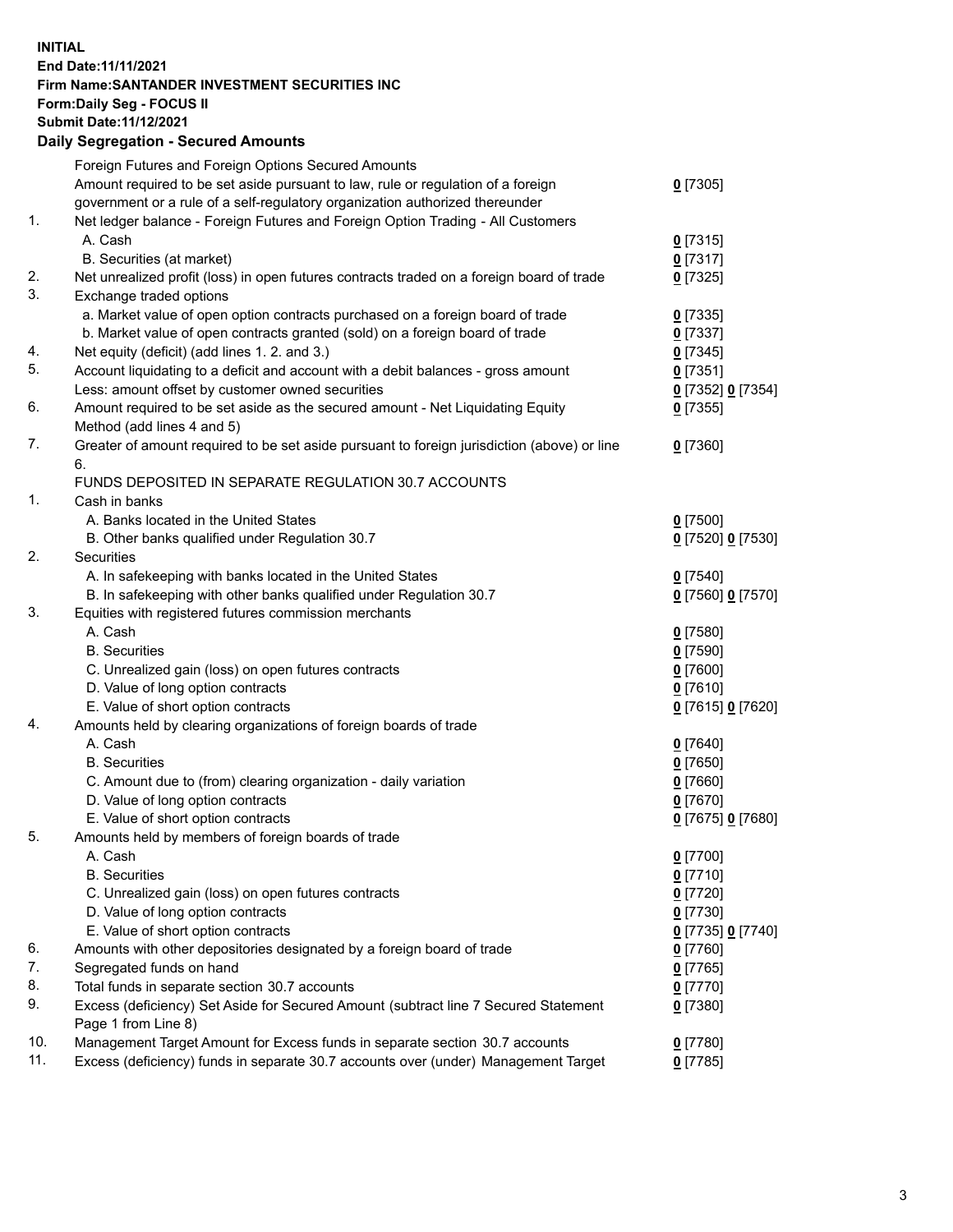| <b>INITIAL</b> |                                                                                                                                                               |                          |  |  |  |
|----------------|---------------------------------------------------------------------------------------------------------------------------------------------------------------|--------------------------|--|--|--|
|                | End Date: 11/11/2021                                                                                                                                          |                          |  |  |  |
|                | Firm Name: SANTANDER INVESTMENT SECURITIES INC                                                                                                                |                          |  |  |  |
|                | Form: Daily Seg - FOCUS II                                                                                                                                    |                          |  |  |  |
|                | Submit Date: 11/12/2021                                                                                                                                       |                          |  |  |  |
|                | Daily Segregation - Segregation Statement                                                                                                                     |                          |  |  |  |
|                | SEGREGATION REQUIREMENTS(Section 4d(2) of the CEAct)                                                                                                          |                          |  |  |  |
| 1.             | Net ledger balance                                                                                                                                            |                          |  |  |  |
|                | A. Cash                                                                                                                                                       | 1,814,985,610 [7010]     |  |  |  |
|                | B. Securities (at market)                                                                                                                                     | $0$ [7020]               |  |  |  |
| 2.             | Net unrealized profit (loss) in open futures contracts traded on a contract market                                                                            | 104,641,455 [7030]       |  |  |  |
| 3.             | Exchange traded options                                                                                                                                       |                          |  |  |  |
|                | A. Add market value of open option contracts purchased on a contract market                                                                                   | 35,106,172 [7032]        |  |  |  |
|                | B. Deduct market value of open option contracts granted (sold) on a contract market                                                                           | -32,469,459 [7033]       |  |  |  |
| 4.             | Net equity (deficit) (add lines 1, 2 and 3)                                                                                                                   | 1,922,263,778 [7040]     |  |  |  |
| 5.             | Accounts liquidating to a deficit and accounts with                                                                                                           |                          |  |  |  |
|                | debit balances - gross amount                                                                                                                                 | $0$ [7045]               |  |  |  |
|                | Less: amount offset by customer securities                                                                                                                    | 0 [7047] 0 [7050]        |  |  |  |
| 6.             | Amount required to be segregated (add lines 4 and 5)                                                                                                          | 1,922,263,778 [7060]     |  |  |  |
|                | FUNDS IN SEGREGATED ACCOUNTS                                                                                                                                  |                          |  |  |  |
| 7.             | Deposited in segregated funds bank accounts                                                                                                                   |                          |  |  |  |
|                | A. Cash                                                                                                                                                       | 234,172,922 [7070]       |  |  |  |
|                | B. Securities representing investments of customers' funds (at market)                                                                                        | $0$ [7080]               |  |  |  |
|                | C. Securities held for particular customers or option customers in lieu of cash (at                                                                           | $0$ [7090]               |  |  |  |
|                | market)                                                                                                                                                       |                          |  |  |  |
| 8.             | Margins on deposit with derivatives clearing organizations of contract markets                                                                                |                          |  |  |  |
|                | A. Cash                                                                                                                                                       | 1,830,334,697 [7100]     |  |  |  |
|                | B. Securities representing investments of customers' funds (at market)                                                                                        | $0$ [7110]               |  |  |  |
|                | C. Securities held for particular customers or option customers in lieu of cash (at                                                                           | $0$ [7120]               |  |  |  |
|                | market)                                                                                                                                                       |                          |  |  |  |
| 9.             | Net settlement from (to) derivatives clearing organizations of contract markets                                                                               | -73,346,184 [7130]       |  |  |  |
| 10.            | Exchange traded options                                                                                                                                       |                          |  |  |  |
|                | A. Value of open long option contracts                                                                                                                        | 35,106,172 [7132]        |  |  |  |
| 11.            | B. Value of open short option contracts                                                                                                                       | -32,469,459 [7133]       |  |  |  |
|                | Net equities with other FCMs                                                                                                                                  |                          |  |  |  |
|                | A. Net liquidating equity                                                                                                                                     | $0$ [7140]               |  |  |  |
|                | B. Securities representing investments of customers' funds (at market)<br>C. Securities held for particular customers or option customers in lieu of cash (at | $0$ [7160]<br>$0$ [7170] |  |  |  |
|                | market)                                                                                                                                                       |                          |  |  |  |
| 12.            | Segregated funds on hand                                                                                                                                      | $0$ [7150]               |  |  |  |
| 13.            | Total amount in segregation (add lines 7 through 12)                                                                                                          | 1,993,798,148 [7180]     |  |  |  |
| 14.            | Excess (deficiency) funds in segregation (subtract line 6 from line 13)                                                                                       | 71,534,370 [7190]        |  |  |  |
| 15.            | Management Target Amount for Excess funds in segregation                                                                                                      | 70,000,000 [7194]        |  |  |  |
| 16.            | Excess (deficiency) funds in segregation over (under) Management Target Amount                                                                                | 1,534,370 [7198]         |  |  |  |
|                | Excess                                                                                                                                                        |                          |  |  |  |